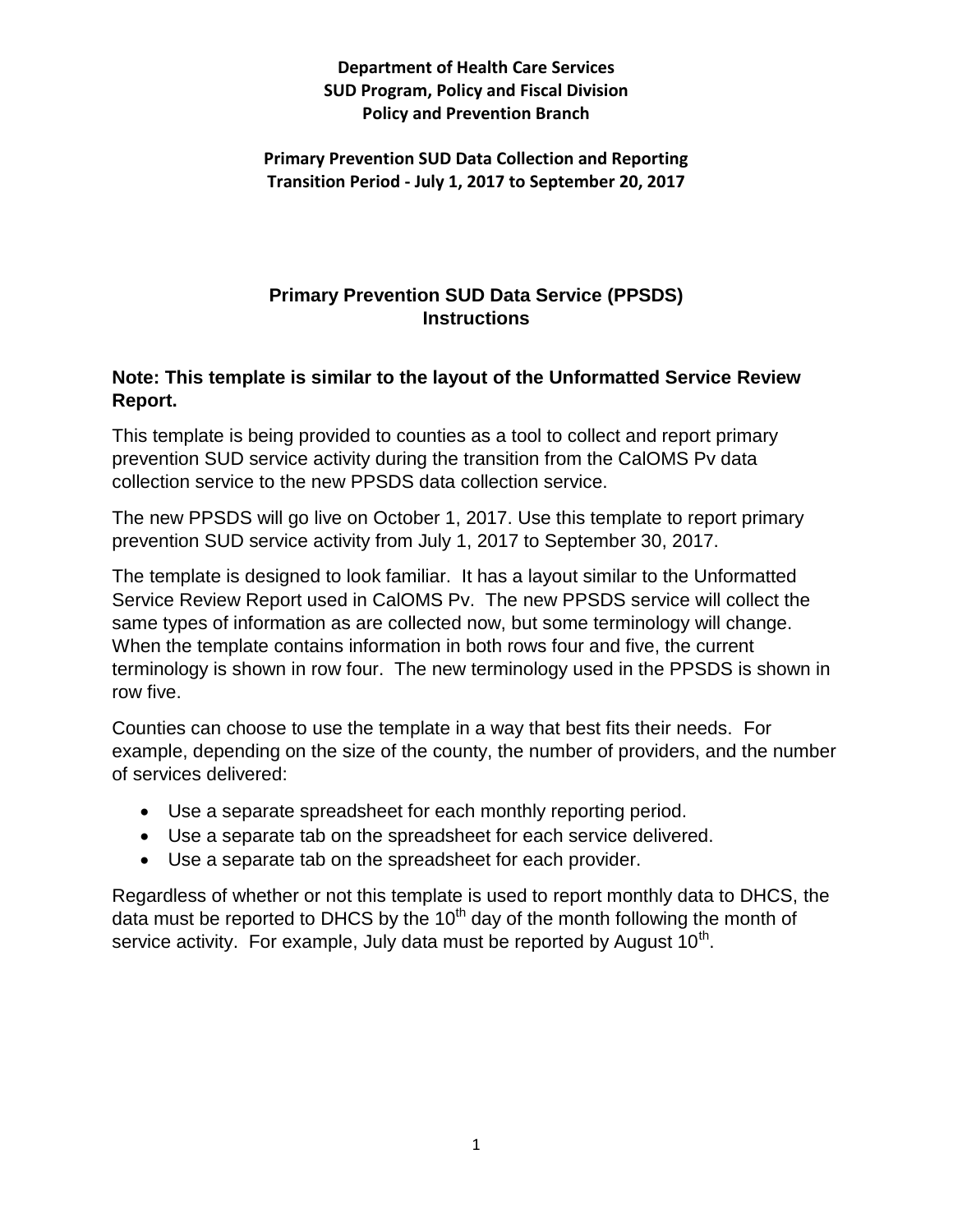### **Primary Prevention SUD Data Collection and Reporting Transition Period - July 1, 2017 to September 20, 2017**

## **Field Names and Data Entry Instructions**

## **Report Period**

Enter the reporting period month in the following format MM/DD/YYYY to MM/DD/YYYY. **Example: 07/01/2017 to 07/31/2017**

## **Provider ID**

Enter the 6-digit provider ID number. This is the provider ID number assigned by and contained in the Master Provider File.

### **Provider Name**

Enter the name of the Provider or the County.

#### **Program Name and Group Name (Strategy Implementation Description)**

Enter the Program Name and Group Name in the "Strategy Implementation Description" field. *Only* the Program Name and Group Name should be entered. Use a dash to separate the Program Name from the Group Name. **Example: Strengthening Families – Families of Rock Creek**

### **Service Date**

Enter the date the service took place.

## **Type of Service**

Select the type of service from a drop-down menu. The choices are One-Time, Recurring, and Session-Based.

- **One-Time:** Used to capture services that occurred one time. Examples include health fairs, speaking engagements, etc.
- **Recurring:** Used to capture a series of recurring meetings that typically have the same participants. Examples include coordination meetings, policy meetings, multi-agency coordination/collaboration, screening & referral services, mentoring, etc.
- **Session-Based:** Used to capture demographic service information for groups that have the same participants. These groups may have curriculum-based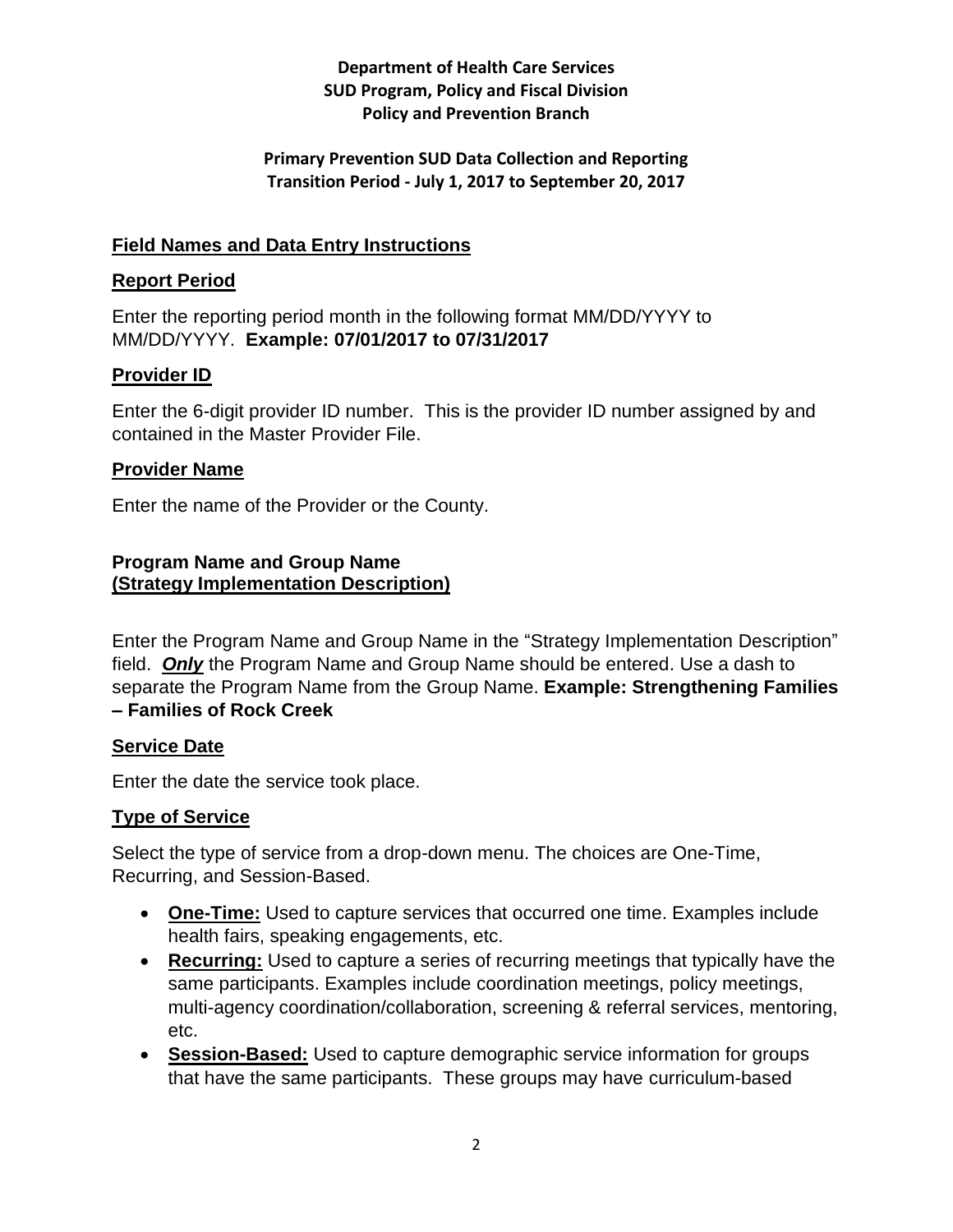### **Primary Prevention SUD Data Collection and Reporting Transition Period - July 1, 2017 to September 20, 2017**

programs. Examples include evidence-based interventions, Friday Night Live chapter activities, youth/adult leadership, educational services, etc.

### **Service Description (Comments)**

Describe the services or activities that actually occurred during the service.

#### **CSAP Strategy (CSAP Category)**

Enter one or more CSAP Categories for the service delivered.

- Information Dissemination
- Education
- Alternatives
- Problem ID and Referral
- Community-Based Process
- Environmental

### **Service Delivery (CSAP Activity)**

Enter one or more CSAP Activities for the service delivered. (Note: This list of CSAP activities is the result of the CSAP workgroup effort and is pending DHCS management approval.)

| <b>Value Name</b>                       | <b>CSAP Strategy</b>                | Demographic<br>2 |
|-----------------------------------------|-------------------------------------|------------------|
| <b>Community/School Outreach Events</b> | Information<br><b>Dissemination</b> | <b>No</b>        |
| <b>Curricula Development</b>            | Information<br><b>Dissemination</b> | <b>No</b>        |
| Multi-Media Development                 | Information<br><b>Dissemination</b> | <b>No</b>        |
| <b>Multi-Media Dissemination</b>        | Information<br><b>Dissemination</b> | <b>No</b>        |
| <b>Printed Materials Development</b>    | Information<br><b>Dissemination</b> | <b>No</b>        |
| <b>Printed Materials Disseminated</b>   | Information<br><b>Dissemination</b> | <b>No</b>        |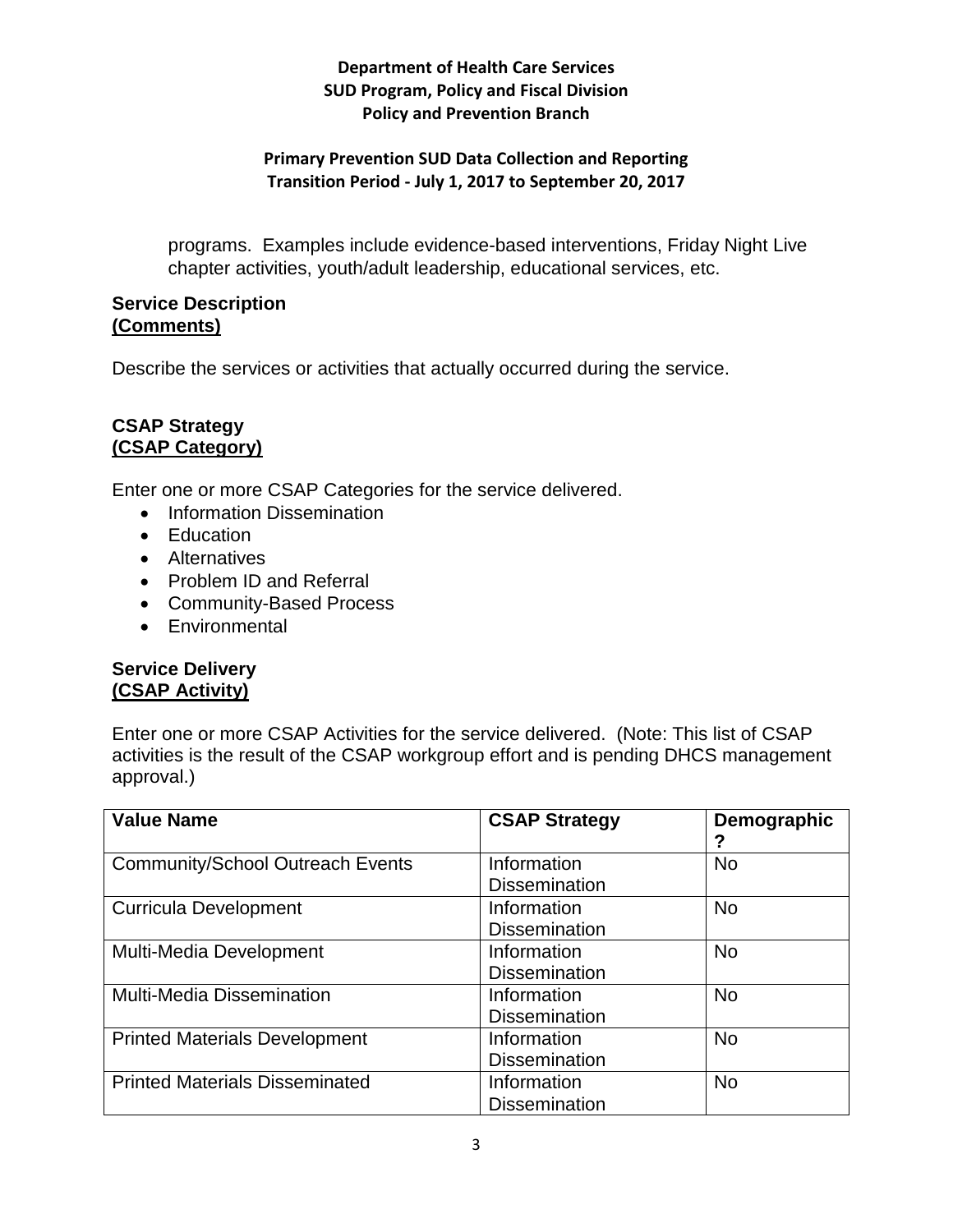## **Primary Prevention SUD Data Collection and Reporting Transition Period - July 1, 2017 to September 20, 2017**

| <b>Resource &amp; Information Services</b>       | Information<br><b>Dissemination</b>      | <b>No</b> |
|--------------------------------------------------|------------------------------------------|-----------|
| Social Media Development and<br>Maintenance      | Information<br><b>Dissemination</b>      | <b>No</b> |
| <b>SUD Prevention Presentations</b>              | Information<br><b>Dissemination</b>      | <b>No</b> |
|                                                  |                                          |           |
| <b>Classroom/School Educational Services</b>     | Education                                | Yes       |
| <b>Community Educational Services</b>            | Education                                | Yes       |
| <b>Mentoring</b>                                 | Education                                | Yes       |
| <b>Parenting/Family Management Services</b>      | Education                                | Yes       |
| Peer Leader/Helper Programs                      | Education                                | Yes       |
|                                                  |                                          |           |
| <b>Community Service Activities</b>              | Alternatives                             | Yes       |
| <b>Social/Recreational Events/Activities</b>     | Alternatives                             | Yes       |
| <b>Youth/Adult Leadership Activities</b>         | Alternatives                             | Yes       |
|                                                  |                                          |           |
| <b>Employee Assistance Programs</b>              | Problem Identification<br>and Referral   | Yes       |
| <b>Prevention Screening and Referral</b>         | Problem Identification                   | Yes       |
| <b>Services</b>                                  | and Referral                             |           |
|                                                  |                                          |           |
| Accessing/Monitoring Services and<br>Funding     | <b>Community-Based</b><br><b>Process</b> | <b>No</b> |
| <b>Assessing Community Needs/Assets</b>          | Community-Based<br><b>Process</b>        | <b>No</b> |
| <b>Coalition/Workgroup Activities</b>            | <b>Community-Based</b><br><b>Process</b> | Yes       |
| <b>Evaluation Services</b>                       | Community-Based<br><b>Process</b>        | <b>No</b> |
| Intra/Inter-Agency                               | Community-Based                          | No        |
| Coordination/Collaboration                       | <b>Process</b>                           |           |
| <b>Strategic Prevention Planning (for county</b> | Community-Based                          | <b>No</b> |
| use only)                                        | <b>Process</b>                           |           |
| <b>Training and Technical Assistance (TTA)</b>   | <b>Community-Based</b><br><b>Process</b> | Yes       |
|                                                  |                                          |           |
| <b>Advertising Policies and Restrictions</b>     | Environmental                            | <b>No</b> |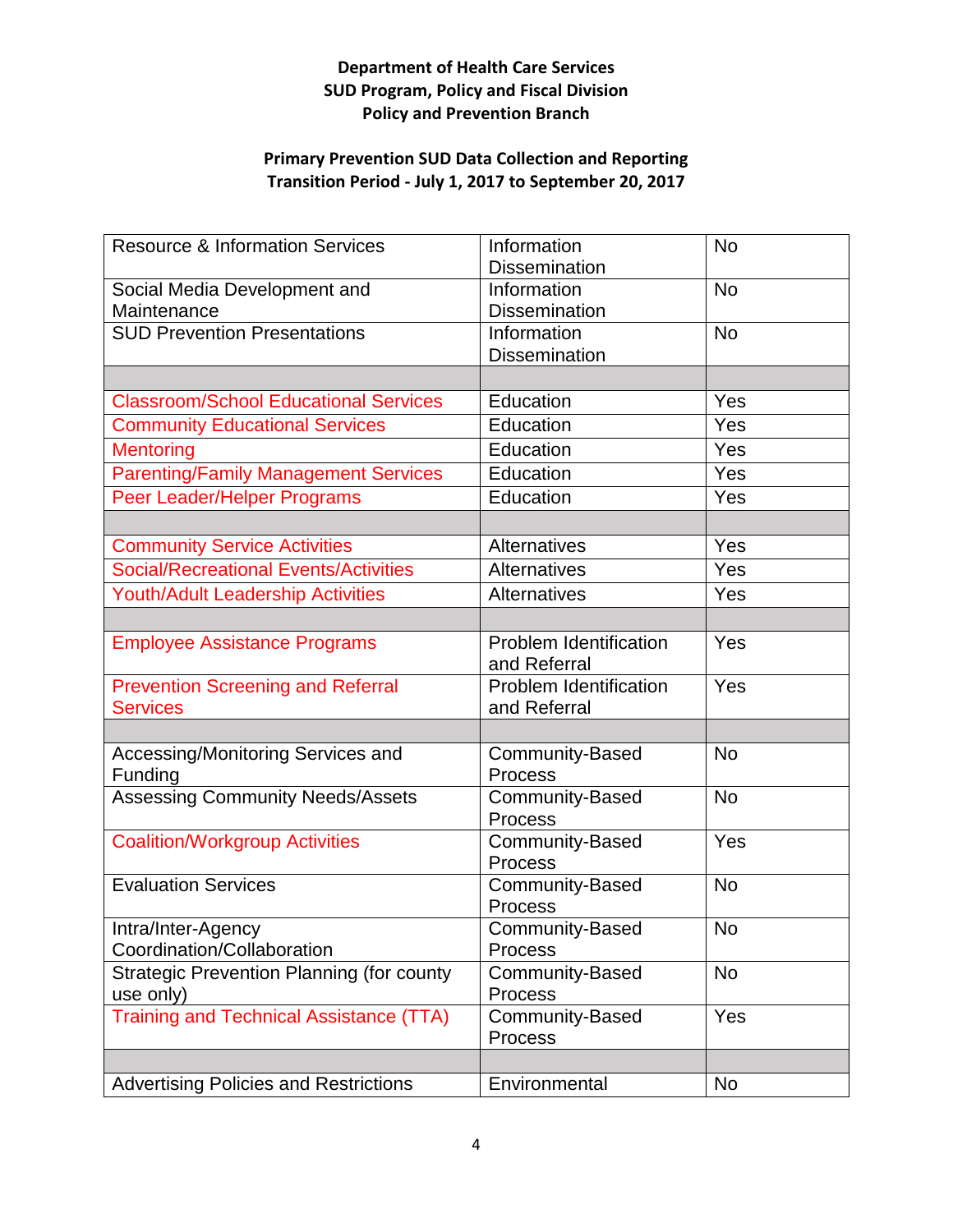#### **Primary Prevention SUD Data Collection and Reporting Transition Period - July 1, 2017 to September 20, 2017**

| Community and Neighborhood Mobilization        | Environmental | <b>No</b> |
|------------------------------------------------|---------------|-----------|
| <b>Community Norms Marketing</b>               | Environmental | <b>No</b> |
| Driving Under the Influence (DUI)              | Environmental | Yes       |
| <b>Checkpoints</b>                             |               |           |
| Drug Paraphernalia Ordinances                  | Environmental | <b>No</b> |
| Efforts with City, County, tribal, and/or      | Environmental | Yes       |
| <b>State Officials</b>                         |               |           |
| <b>Healthy Retailer Efforts</b>                | Environmental | Yes       |
| <b>Local and State Regulations</b>             | Environmental | <b>No</b> |
| <b>Physical Design to Prevent Substance</b>    | Environmental | <b>No</b> |
| <b>Use-Related Activities</b>                  |               |           |
| <b>Pricing Policies</b>                        | Environmental | <b>No</b> |
| <b>Public Use Restrictions</b>                 | Environmental | <b>No</b> |
| <b>Retail Policy Efforts</b>                   | Environmental | <b>No</b> |
| School Policies (college)                      | Environmental | <b>No</b> |
| School Policies (K-12)                         | Environmental | <b>No</b> |
| <b>Social Host Efforts</b>                     | Environmental | <b>No</b> |
| <b>Special Event Policies and Requirements</b> | Environmental | <b>No</b> |
| <b>Sponsorship Restrictions</b>                | Environmental | <b>No</b> |
| Surveillance Activities                        | Environmental | <b>No</b> |
| <b>TTA: Commercial Host Liability</b>          | Environmental | Yes       |
| <b>TTA: Professional and Community</b>         | Environmental | Yes       |
| <b>Development</b>                             |               |           |
| <b>TTA: Social Host Liability</b>              | Environmental | Yes       |
| <b>Workplace Policies</b>                      | Environmental | <b>No</b> |
| Zoning Ordinance: Abate Existing Outlets       | Environmental | <b>No</b> |
| <b>Zoning Ordinance: Density</b>               | Environmental | <b>No</b> |
| Zoning Ordinance: Land Use                     | Environmental | <b>No</b> |
| Zoning Ordinance: New Outlets                  | Environmental | <b>No</b> |

## **IOM Category**

Select the appropriate IOM Category from the drop-down menu. The choices are Universal Direct, Universal Indirect, Selective and Indicated.

Universal activities are targeted to the public or a whole population group that have not been identified on the basis of individual risk.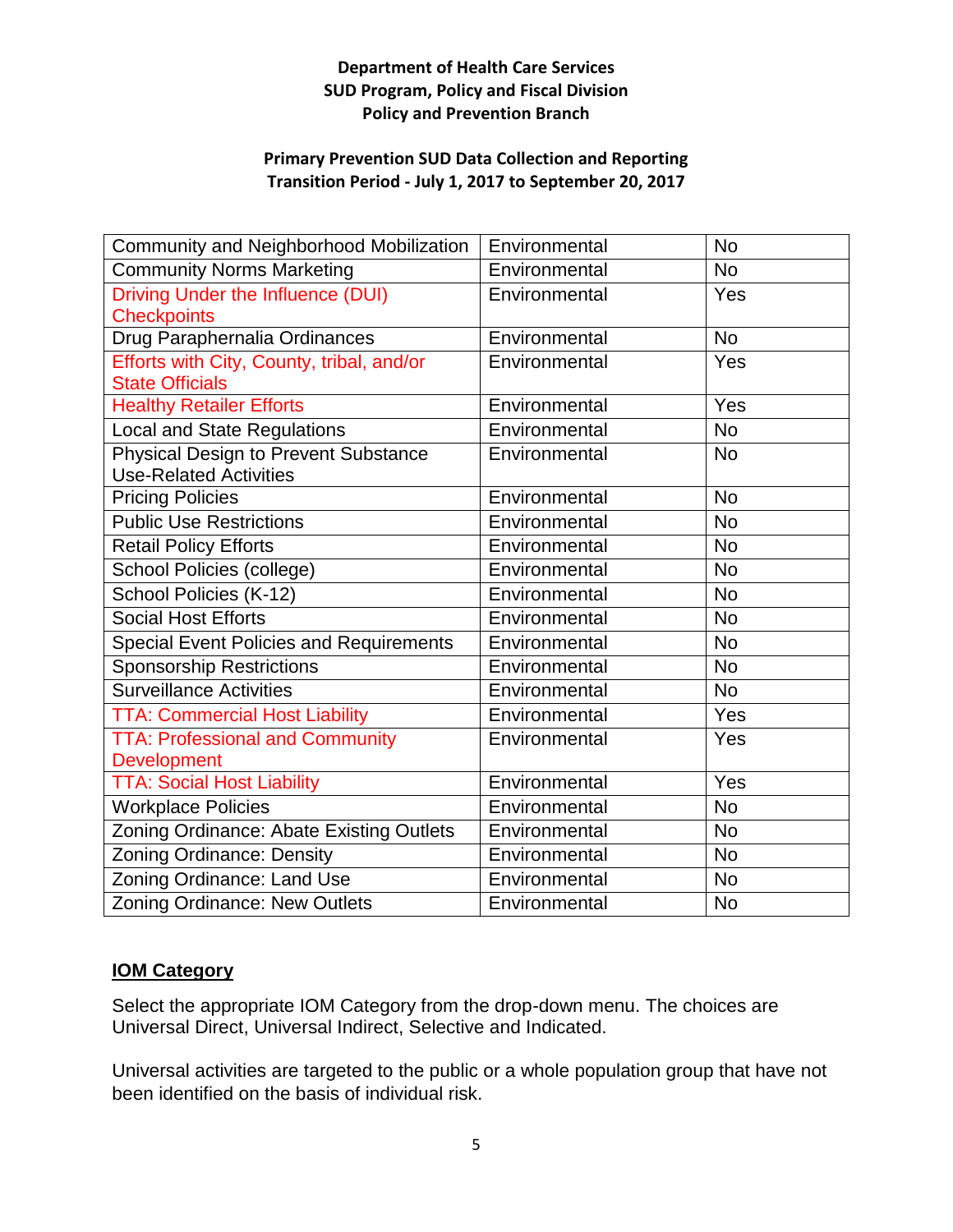#### **Primary Prevention SUD Data Collection and Reporting Transition Period - July 1, 2017 to September 20, 2017**

- **Universal Direct** Interventions directly serve an identifiable group of participants who have not been identified on the basis of individual risk (e.g., school curriculum, after-school program, parenting class). This also could include interventions involving interpersonal and ongoing/repeated contact (e.g., coalitions).
	- **Use Universal Direct for** *all* **strategies except Environmental.**
- **Universal Indirect** Interventions support population-based programs and environmental strategies (e.g., establishing ATOD policies, modifying ATOD advertising practices). This also could include interventions involving programs and policies implemented by coalitions.
	- **Use Universal Indirect for the Environmental strategy.**
- **Selective:** Selective prevention strategies target subsets of the total population that are deemed to be at-risk for substance abuse by virtue of their membership in a particular population segment – for example, children of adult alcoholics, dropouts, or students who are failing academically. Risk groups may be identified on the basis of biological, psychological, social, or environmental risk factors known to be associated with substance abuse (IOM, 1994), and targeted subgroups may be defined by age, gender, family history, place of residence (such as high drug-use or low-income neighborhoods), and victimization by physical and/or sexual abuse. Selective prevention targets the entire subgroup regardless of the degree of risk of any individual within the group. One individual in the subgroup may not be at personal risk for substance abuse, while another person in the same subgroup may be at risk because the subgroup as a whole is at higher risk for substance abuse than the general population. An individual's personal risk is not specifically assessed or identified and is based solely on a presumption given his or her membership in the at-risk subgroup.
- **Indicated:** Indicated prevention strategies are designed to prevent the onset of substance abuse in individuals who do not meet diagnostic criteria for addiction, but who are showing early danger signs, such as falling grades and consumption of alcohol and other gateway drugs. The mission of indicated prevention is to identify individuals who are exhibiting early signs of substance abuse and other problem behaviors associated with substance abuse and to target them with special programs. The individuals are exhibiting substance abuse-like behavior, but at a sub-clinical level (IOM, 1994). Indicated prevention approaches are used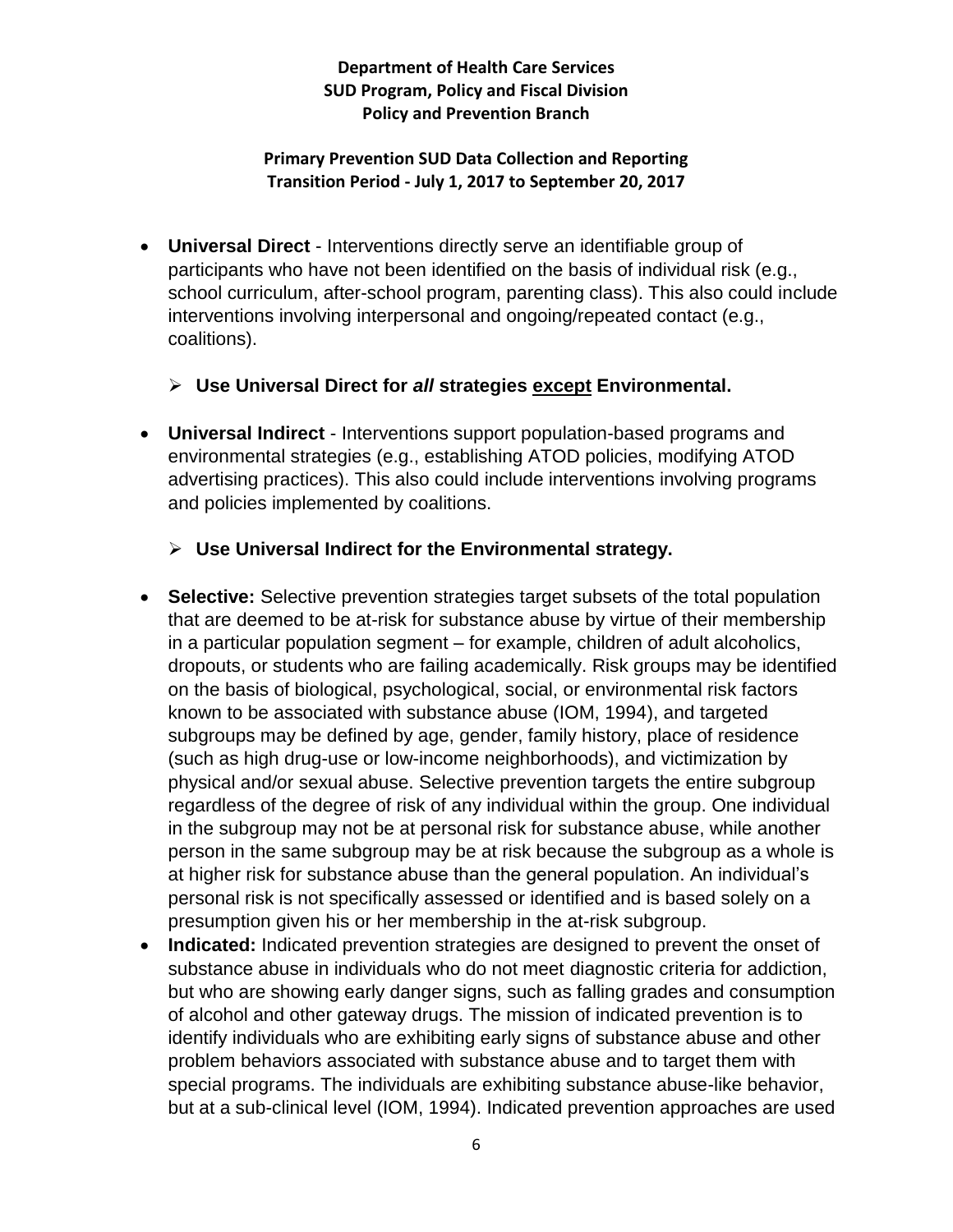### **Primary Prevention SUD Data Collection and Reporting Transition Period - July 1, 2017 to September 20, 2017**

for individuals who may or may not be abusing substances, but exhibit risk factors that increase their chances of developing a drug abuse problem. Indicated prevention programs address risk factors associated with the individual, such as conduct disorders and alienation from their parents, school, and positive peer groups. Less emphasis is placed on assessing or addressing environmental influences, such as community values. The aim of indicated prevention programs is not only the reduction in first-time substance abuse, but also reduction in the length of time the signs continue, delay of onset of substance abuse, and/or reduction in the severity of substance abuse. Individuals can be referred to Indicated prevention programs by parents, teachers, school counselors, school nurses, youth workers, friends, or the courts. Young people may volunteer to participate in indicated prevention programs. In a majority of cases, indicated strategies would be the most appropriate strategies for youth already involved with the juvenile justice system.

### **Service Population**

Enter one or more service populations.

| <b>Business and Industry</b>         |  |
|--------------------------------------|--|
| <b>Civic Groups/Coalitions</b>       |  |
| <b>College Students</b>              |  |
| <b>Children of Substance Abusers</b> |  |
| Delinquent/Violent Youth             |  |
| <b>Economically Disadvantaged</b>    |  |
| <b>Elementary School Students</b>    |  |
| <b>LGBTQ</b>                         |  |
| <b>General Population</b>            |  |
| Government/Elected Officials         |  |
| <b>Health Professionals</b>          |  |
| <b>High School Students</b>          |  |
| Homeless/Runaway Youth               |  |
| <b>Law Enforcement</b>               |  |
| Middle/Junior High School Students   |  |
| <b>Military/Military Families</b>    |  |
| <b>Older Adults</b>                  |  |
| <b>Parents/Families</b>              |  |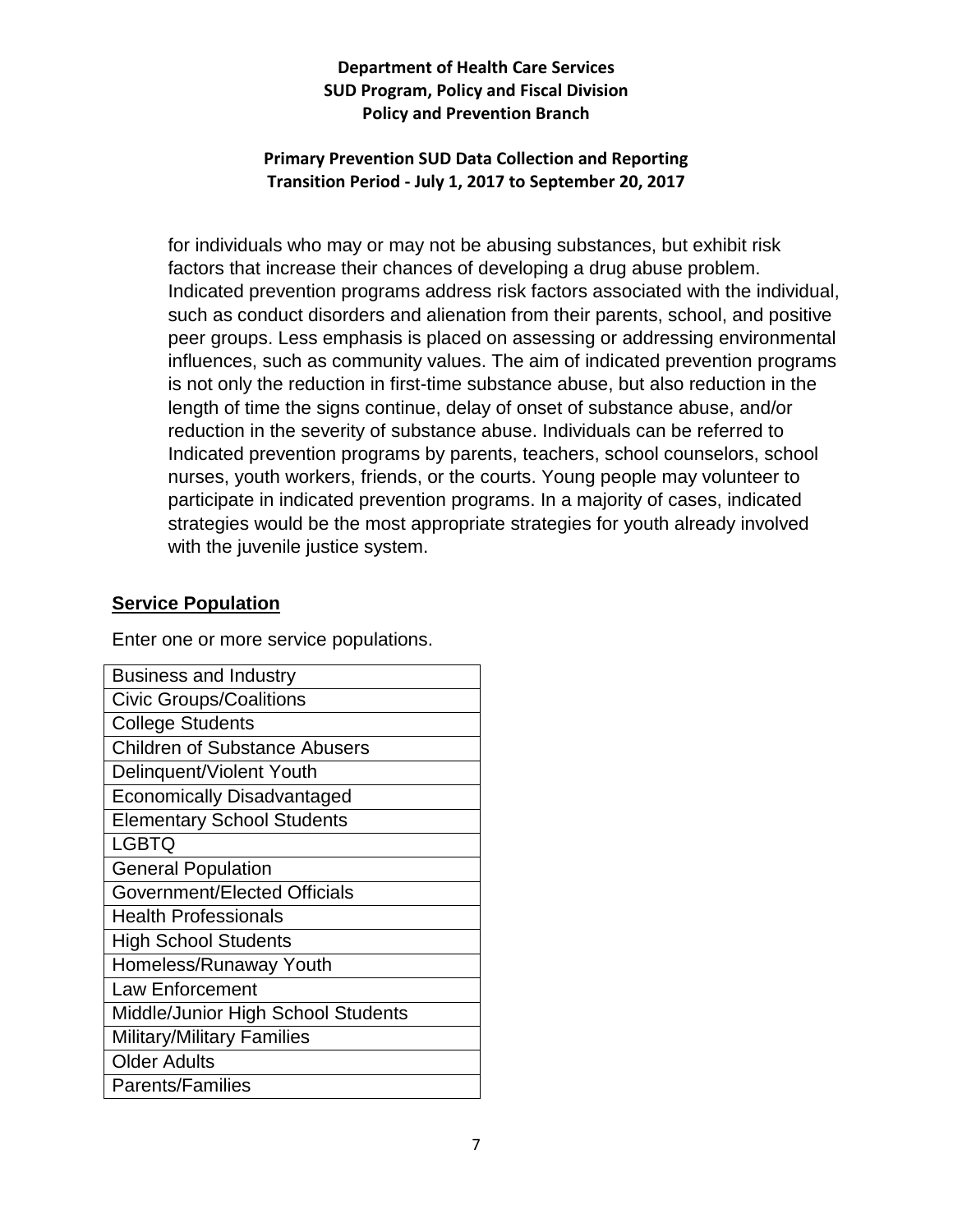## **Primary Prevention SUD Data Collection and Reporting Transition Period - July 1, 2017 to September 20, 2017**

| <b>Persons Using Substances</b>              |
|----------------------------------------------|
| Persons with Physical Disabilities           |
| People with Mental Health Problems           |
| <b>Physical/Emotional Abuse Victims</b>      |
| <b>Pregnant Women/Teens</b>                  |
| Preschool Students                           |
| <b>Prevention/Treatment Professionals</b>    |
| <b>Religious Groups</b>                      |
| <b>School Dropouts</b>                       |
| Teachers/Administrators/Counselors           |
| <b>Youth/Minors</b>                          |
| <b>Adults</b>                                |
| <b>Employee Groups/Unions</b>                |
| Evaluator/Researcher                         |
| <b>Fire Professionals</b>                    |
| Gangs                                        |
| <b>Homeowners Associations</b>               |
| <b>Local Municipal Agencies</b>              |
| Media                                        |
| Mentors/Adult Ally                           |
| <b>Neighborhood Associations</b>             |
| Professional/Trade Associations              |
| <b>Property Managers</b>                     |
| <b>Retailers</b>                             |
| <b>Social Service Providers</b>              |
| <b>Voluntary/Fraternal Community Service</b> |
| Women and Children                           |

# **Service Location (Venue)**

Enter a venue.

| Bar/Club/Tavern                    |
|------------------------------------|
| <b>Board &amp; Care Facilities</b> |
| Border (CA/Mexico)                 |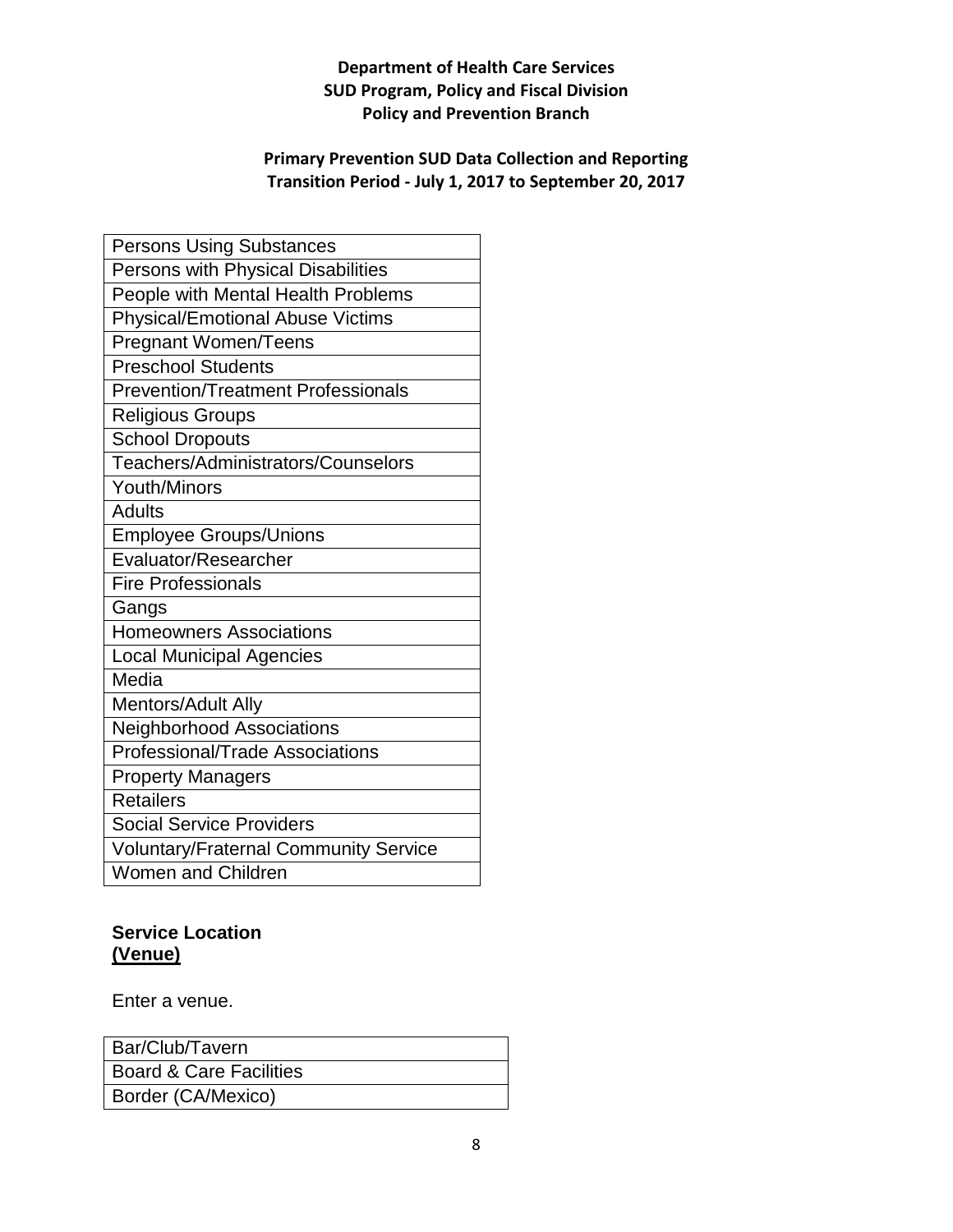## **Primary Prevention SUD Data Collection and Reporting Transition Period - July 1, 2017 to September 20, 2017**

| <b>Church/Faith Center</b>            |
|---------------------------------------|
| <b>Community at Large</b>             |
| Community/Drop-In Center              |
| Conference/Convention                 |
| <b>Correctional Facility - Adults</b> |
| <b>Correctional Facility - Youth</b>  |
| <b>County/Provider Office</b>         |
| Entertainment Venue (Sports, Casinos, |
| Concerts, etc.)                       |
| Fairground                            |
| <b>Fire Station</b>                   |
| <b>Government Offices</b>             |
| <b>Group Home</b>                     |
| <b>Health Center/Clinic</b>           |
| <b>Homeless Shelter</b>               |
| Hospital                              |
| Hotel/Motel                           |
| <b>Indian Health Clinic</b>           |
| Library                               |
| <b>Mall/Shopping Center</b>           |
| Media Outlets (Print, Radio, TV)      |
| <b>Military Base</b>                  |
| Other                                 |
| Park                                  |
| <b>Police Station</b>                 |
| <b>Public Housing</b>                 |
| <b>Recreational Activity Site</b>     |
| Residence                             |
| Restaurant                            |
| Retail Site - Alcohol                 |
| Retail Site - Tobacco                 |
| School                                |
| Senior Center/Housing                 |
| <b>State Capitol</b>                  |
| <b>Superior Courts</b>                |
| <b>Tribal Office/Site</b>             |
|                                       |